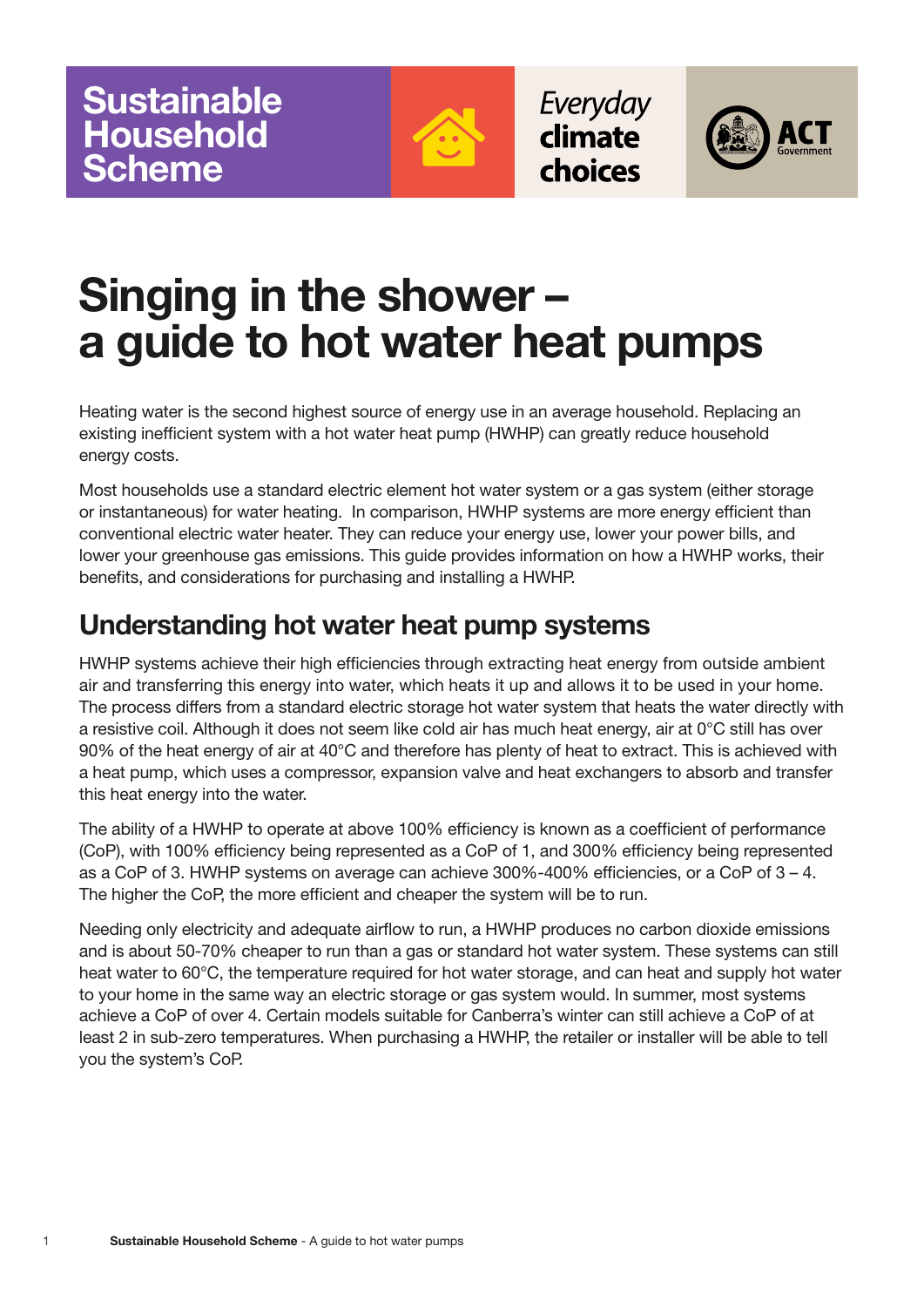## **Why should I replace my current hot water system with a hot water heat pump system?**

To heat a standard 300L hot water tank to 60 degrees with an electric resistance heater requires about 14 kWh of electricity. In the past, gas hot water systems have been promoted as a cheap way to heat your water and reduce emissions. Current heat pump technology means that HWHPs are now very efficient and cheaper to run than gas hot water systems.

With Canberra being powered by 100% renewable electricity, HWHP systems are now entirely emissions free in their operation. A HWHP system will heat your water to 60°C as quickly and easily as a conventional hot water system but will use much less energy in doing so. A HWHP offers lower running costs, emission reduction, and can even run efficiently in temperatures as low as -10°C.

|                                              | <b>Energy use</b>                   | Daily cost | <b>Annual cost</b> | <b>Annual kg CO2</b> |
|----------------------------------------------|-------------------------------------|------------|--------------------|----------------------|
| <b>Standard electric</b><br>hot water system | 14kWh                               | \$3.93     | \$1,435            | 0                    |
| Gas hot water<br>system                      | 59.3 MJ<br>(16.5kWh)<br>equivalent) | \$2.33     | \$850              | 1,115                |
| Hot water heat pump                          | 4.7 kWh                             | \$1.31     | \$478              | 0                    |

The table below presents comparative costs for heating your hot water.

*Table 1: Cost comparison to heat 300L hot water tank to 60oC per day at 2021/22 utility prices, gas heater 85% efficient, HWHP with COP of 3*

HWHPs typically have a higher upfront cost to other water heating systems, but their lower running costs can quickly offset this and can become cost neutral within five years. A highquality HWHP can cost around \$5,500 installed, while a standard electric or gas hot water system costs about \$1,800. If you consider running costs over time, a HWHP system can pay itself off in about 4-6 years.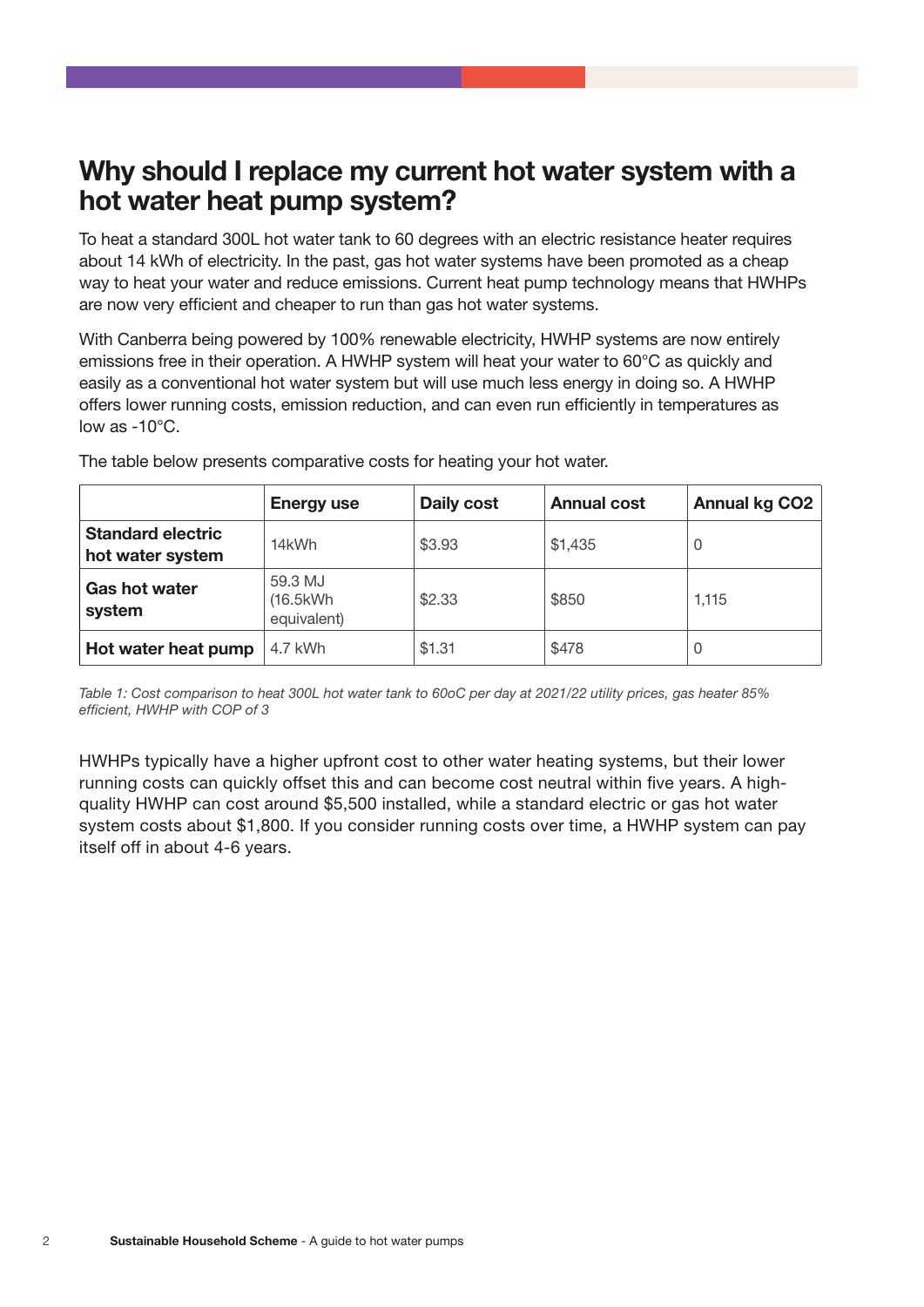|  |  | The table and graph below display the cost breakdown over a 5- and 10-year period. |
|--|--|------------------------------------------------------------------------------------|
|--|--|------------------------------------------------------------------------------------|

|                                              | <b>Purchase</b><br>price | Annual<br>running cost | 5-year<br>total cost | 10-year<br>total cost |
|----------------------------------------------|--------------------------|------------------------|----------------------|-----------------------|
| <b>Standard electric</b><br>hot water system | \$1,800                  | \$1,435                | \$8,677              | \$15,855              |
| <b>Gas hot water</b><br>system               | \$1,800                  | \$850                  | \$7,575              | \$13,350              |
| <b>Hot water heat</b><br>pump                | \$5,500                  | \$478                  | \$7,892              | \$10,285              |

*Table 2: Lifetime cost comparison between water heaters, includes annual gas connection fee*



#### Lifetime cost comparison for heating water

### **What should I consider when selecting a Hot Water Heat Pump?**

While all HWHP systems function in the same way, there are different options depending on your circumstances, so it is important that you discuss your water heating needs and budget with any installers before committing to a purchase.

#### **System type**

- All HWHP systems will have a compressor system and a water storage tank, with the compressor unit integrated within the storage tank itself or a separately mounted unit. Integrated systems take up less space but need to be installed outdoors, while separated mounted units can have the water storage tank indoors and the inverter unit outside.
- The best set-up will depend on your available outdoor space, plumbing set-up, and your budget. The size of the storage tank also varies by model, but usually ranges from 150 – 315 litres for standard sized systems. Higher capacity tanks will be required for households with more people to avoid running out of water.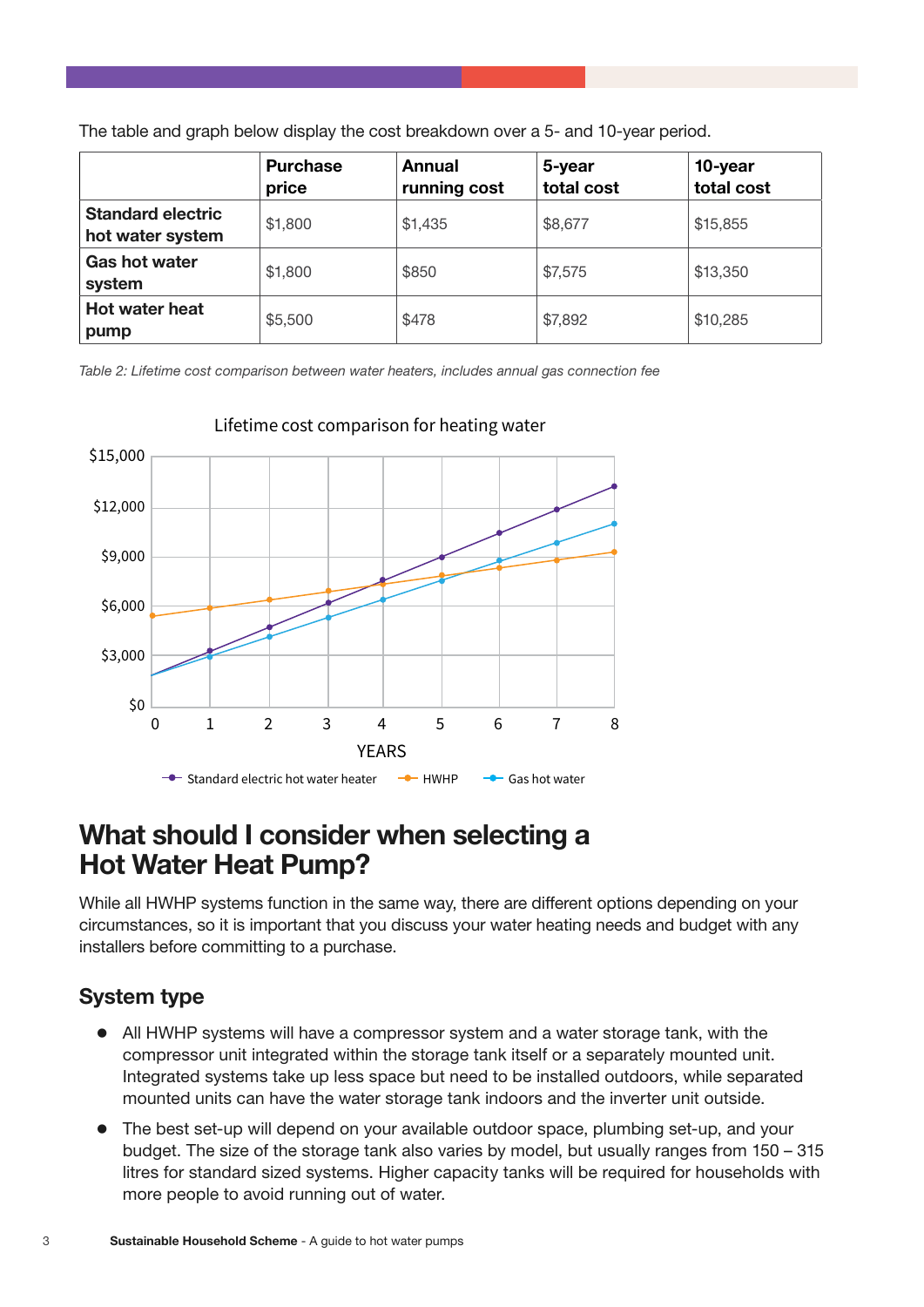#### **Other things to consider**

- Consider if your HWHP relies on a 'booster' during winter to assist with heating, as this is an electric heating element that can significantly increase your water heating costs. Your installer should be able to provide further information.
- HWHPs utilise well insulated storage tanks that lose heat very slowly, so they can heat water during the afternoon to take advantage of warmer air and achieve a higher CoP if they have a timer installed. Running the system during the day will also allow you to use solar energy if you have a solar PV system installed.

## **How to apply for a loan under the Sustainable Household Scheme**

Firstly, check you are eligible to participate by reviewing the [Scheme Guidelines](https://www.climatechoices.act.gov.au/__data/assets/pdf_file/0010/1861570/Sustainable-Household-Scheme-Guidelines-For-Participants.pdf). It's also a good idea to review the Scheme [terms and conditions.](https://www.climatechoices.act.gov.au/__data/assets/pdf_file/0011/1861571/Sustainable-Household-Scheme-Terms-and-Conditions.pdf) If you've decided a HWHP is right for you, just follow these easy to steps to apply for your zero-interest loan:

- Get your quotes from suppliers accredited with our loans provider, Brighte. Information about accredited suppliers can be found on Brighte's [website](https://brighte.com.au/homeowners/act-sustainable-household-scheme/). We suggest seeking more than one quote.
- Select your preferred quote and your chosen supplier will initiate the loan process with Brighte.

## **Some important things to note**

- You can bundle products from the list of eligible products available under the Scheme, with a maximum of \$15,000 available to each household.
- The model of HWHP must be included on the VEU register for 'Water heater Heat pump': https://www.veu-registry.vic.gov.au/Public/ProductRegistrySearch.aspx
	- › The VEU register lists HWHP models suitable to all climate zones across Australia.
	- › Due to Canberra's extreme winters, it is important to consider selecting from models rated for zone 5 climates with an energy saving of at least 65%.
	- › Check that the system can operate on the heat pump alone down to -5°C to ensure you still get good energy savings in winter. You can find these specifications by searching the model number from the VEU register or by talking to your installer.
- **•** Installation of a HWHP requires both an ACT licenced plumber and electrician.
- Any requirements to upgrade to 3-phase power can be included as part of your loan.
- If the install of your HWHP means you no longer need a gas supply (if your hot water is your only remaining gas appliance), you will be able to disconnect your gas supply, either through plugging the line or completely decommissioning the meter. The cost for residential gas network disconnection through ActewAGL is \$136.90 (as of September 2021) and can be included under the loan. Doing this will also save you about \$350 annually as you will no longer need to pay a gas connection charge, so disconnecting is recommended if you will no longer have any gas appliances.
- You must be upgrading an existing gas or inefficient electrical system to get an interest free loan for a HWHP installation, so new builds are not eligible.